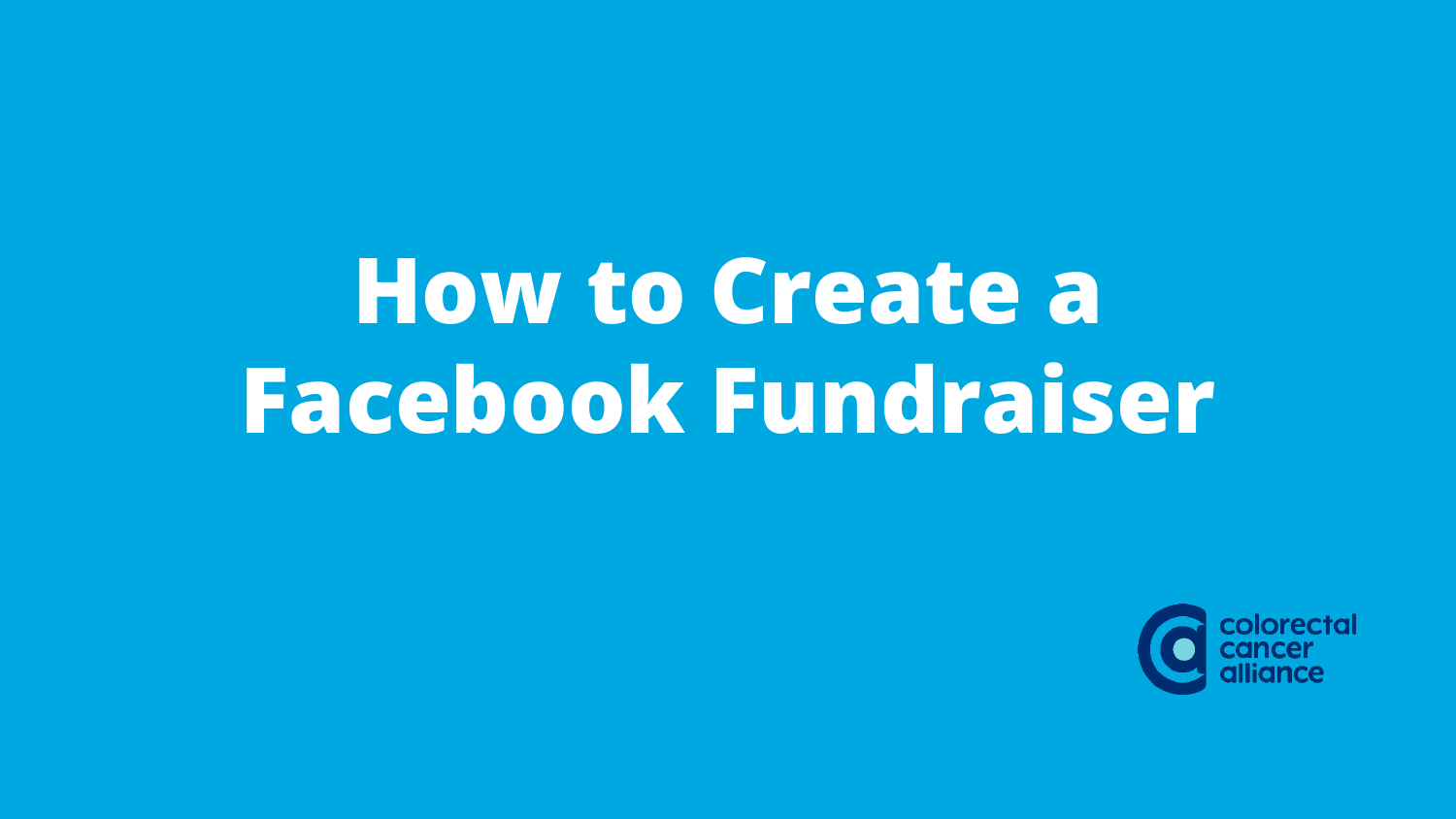**Creating a Facebook Fundraiser is an easy way to tap into the power of your network in the fight against colorectal cancer, Follow our step-by-step guide to create yours!**

|                 | CP)<br>Delaney Bedrosian                  |                                                                                                                                                                                                          | Ø<br>Q Search Facebook                                                                                                                                                                                                       |                                                                                                                                    | $\Omega$                                                                                         |  |                                                                                   | $\bigoplus$          |  |
|-----------------|-------------------------------------------|----------------------------------------------------------------------------------------------------------------------------------------------------------------------------------------------------------|------------------------------------------------------------------------------------------------------------------------------------------------------------------------------------------------------------------------------|------------------------------------------------------------------------------------------------------------------------------------|--------------------------------------------------------------------------------------------------|--|-----------------------------------------------------------------------------------|----------------------|--|
| Step 1          | Friends                                   | <b>Step 2</b>                                                                                                                                                                                            | <b>Fundraisers</b>                                                                                                                                                                                                           |                                                                                                                                    |                                                                                                  |  |                                                                                   |                      |  |
| Log in to your  | News<br>$\bullet$ 2 new                   | Delaney, it's almost your birthday!<br>Q Search Fundraisers<br>On the Fundraisers<br>Create a fundraiser to support a cause you care about, and we'll take care of the donation processing with no fees. |                                                                                                                                                                                                                              |                                                                                                                                    |                                                                                                  |  |                                                                                   |                      |  |
| Facebook        | Pages                                     | Kathryn Melendez, Vivian Alcala-Martinez and 117 other friends have donated to a fundraiser.<br>Explore Fundraisers<br>page, select the<br>$\wedge$                                                      |                                                                                                                                                                                                                              |                                                                                                                                    |                                                                                                  |  |                                                                                   |                      |  |
| Account. On the | Groups<br>❸                               | option to "+ Raise                                                                                                                                                                                       | 臣<br>Categories                                                                                                                                                                                                              | <b>Select Nonprofit</b>                                                                                                            |                                                                                                  |  |                                                                                   |                      |  |
| home screen,    | Marketplace                               | Money", then choose                                                                                                                                                                                      | Your Activity                                                                                                                                                                                                                |                                                                                                                                    |                                                                                                  |  |                                                                                   |                      |  |
| select          | Watch<br>Q                                | a fundraiser type by                                                                                                                                                                                     | + Raise Money                                                                                                                                                                                                                | <b>Browse Categories</b><br>Find a cause by browsing top categories                                                                |                                                                                                  |  |                                                                                   |                      |  |
| "Fundraisers"   | Ad Center                                 | clicking "Nonprofit".                                                                                                                                                                                    | <b>Invitations to Donate</b>                                                                                                                                                                                                 |                                                                                                                                    |                                                                                                  |  |                                                                                   |                      |  |
| from the left   | .11 Ads Manager                           |                                                                                                                                                                                                          | Meg & Kate's Disney Wine and<br>Dine Half Marathon Weekend<br>Fundraiser for American Cancer                                                                                                                                 |                                                                                                                                    |                                                                                                  |  | Community and                                                                     |                      |  |
| side navigation | <b>Blood Donations</b>                    |                                                                                                                                                                                                          | Society by Megan Petras<br>\$144 left to reach \$675 goal 138 days left                                                                                                                                                      | Popular<br>Animals                                                                                                                 | <b>Arts and Culture</b><br><b>Business</b>                                                       |  | <b>Social Action</b>                                                              | <b>Crisis Relief</b> |  |
| pane.           | $\odot$<br><b>Business Suite</b>          |                                                                                                                                                                                                          | <b>Donate</b><br>图<br><b>Nonprofit Fundraisers</b><br>Fundraisers for nonprofits you may care about. Donations may be tax-deductible.<br>Sign up for Charitable Giving Tools<br>Pages you manage are eligible to sign up for |                                                                                                                                    |                                                                                                  |  |                                                                                   |                      |  |
|                 | Campus                                    |                                                                                                                                                                                                          |                                                                                                                                                                                                                              |                                                                                                                                    |                                                                                                  |  |                                                                                   |                      |  |
|                 | <b>Climate Science Information Center</b> |                                                                                                                                                                                                          | charitable giving tools. Raise money for your<br>cause and Facebook takes care of the<br>donation processing with no fees. Help                                                                                              |                                                                                                                                    |                                                                                                  |  |                                                                                   |                      |  |
|                 | Community Help                            |                                                                                                                                                                                                          | Center<br><b>Sign Up</b>                                                                                                                                                                                                     |                                                                                                                                    |                                                                                                  |  |                                                                                   |                      |  |
|                 | COVID-19 Information Center               |                                                                                                                                                                                                          | We're here to help                                                                                                                                                                                                           | Brooksye's birthday fundraiser<br>for Hooked On Hope Inc.                                                                          | Lizette's birthday fundraiser for<br>The Crisis Center of Tampa Ba                               |  | A Mark's birthday fundraiser for<br>Post 9/11 Veterans Corp                       |                      |  |
|                 | <b>Creator Studio</b>                     |                                                                                                                                                                                                          | Answers to common questions about<br>fundraisers                                                                                                                                                                             | Fundraiser for Hooked On Hope Inc.<br>by Brooksye Hall<br>\$965 raised of \$2,000                                                  | Fundraiser for The Crisis Center of<br>Tampa Bay Inc. by Lizette Rivera<br>\$225 raised of \$500 |  | Fundraiser for Post 9/11 Veterans<br>Corp by A Mark Pack<br>\$150 raised of \$200 |                      |  |
|                 | Emotional Health                          |                                                                                                                                                                                                          | ▶ How do nonprofits receive donations?<br>How are donations to a personal                                                                                                                                                    | 15 people donated.                                                                                                                 | 6 people donated.                                                                                |  | 5 people donated.                                                                 |                      |  |
|                 | $\overrightarrow{+}$ Events               |                                                                                                                                                                                                          | fundraiser received?                                                                                                                                                                                                         |                                                                                                                                    |                                                                                                  |  |                                                                                   |                      |  |
|                 | Facebook Pay                              |                                                                                                                                                                                                          | How do taxes work?<br>How do fees work?                                                                                                                                                                                      | Donate                                                                                                                             | Donate                                                                                           |  | Donate                                                                            |                      |  |
|                 | Favorites                                 |                                                                                                                                                                                                          | Can I donate privately?                                                                                                                                                                                                      |                                                                                                                                    |                                                                                                  |  |                                                                                   |                      |  |
|                 | Fundraisers                               |                                                                                                                                                                                                          | Learn more about fundraisers in the Help                                                                                                                                                                                     | <b>Personal Fundraisers</b><br>Donate to help support individuals or groups. All personal fundraisers are reviewed for legitimacy. |                                                                                                  |  |                                                                                   |                      |  |
|                 |                                           |                                                                                                                                                                                                          | Center                                                                                                                                                                                                                       |                                                                                                                                    |                                                                                                  |  |                                                                                   |                      |  |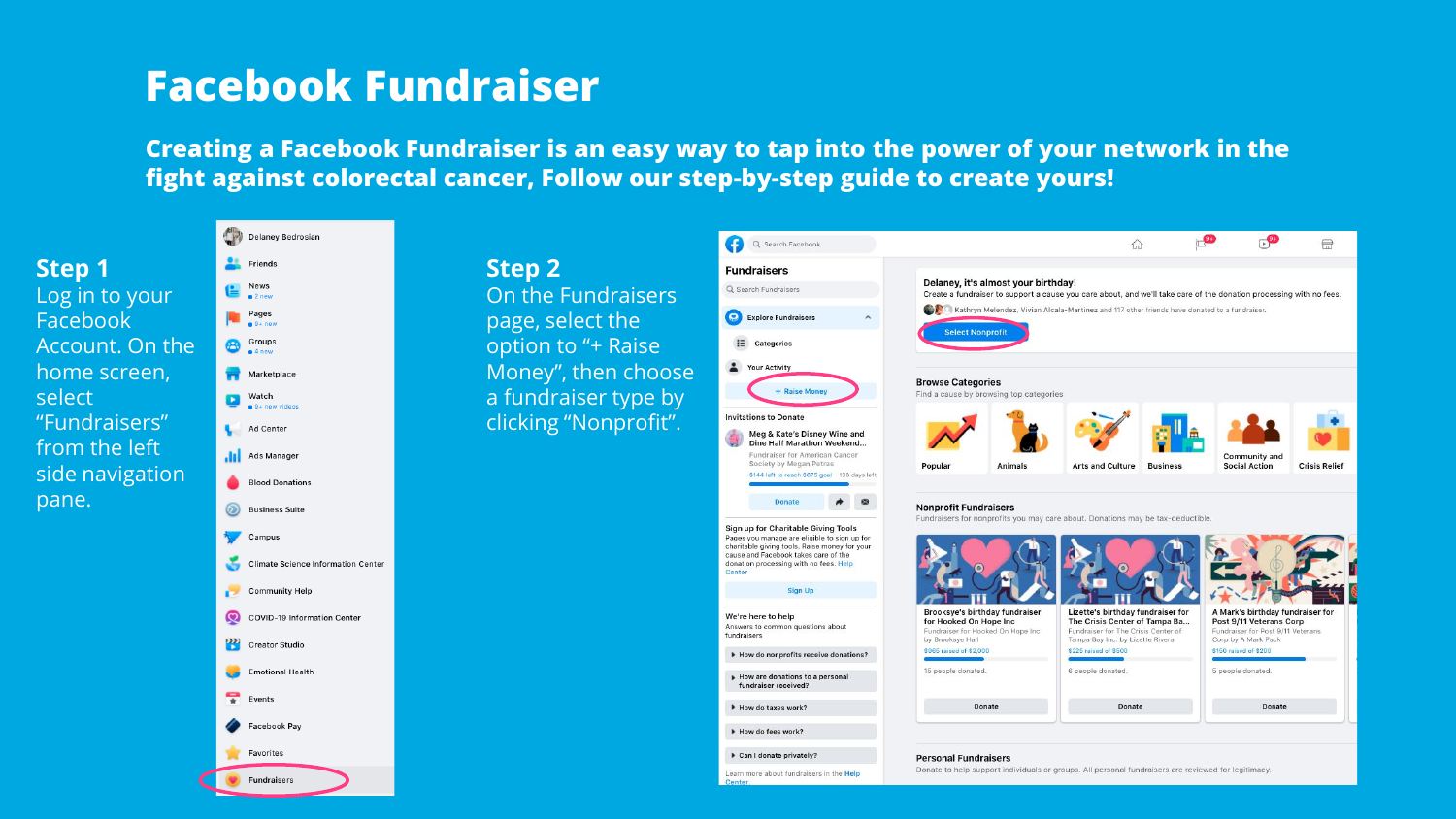## **Step 3**

Search the window for "Colorectal Cancer Alliance." Once you see the Alliance's name appear in the list, click on it!

#### **Choose a Nonprofit**

Want to raise money for a personal cause instead? Get support for things like medical, memorial or education costs by creating a personal fundraiser. Switch to a personal cause

Q Search for a nonprofit to support

#### Colorectal Cancer Alliance You and 4 friends have donated Health and Human Services . Washington D.C.

Team USA You, Esther Bedrosian and 4.1M others like this nonprofit . Community and Economic Development · Colorado Springs, Colorado

#### St. Jude Children's Research Hospital

You and 15 friends have donated . Health and Human Services . Memphis, Tennessee

#### American Cancer Society

Kathryn Melendez and 6 friends have donated . Health and Human Services . United States of America

#### Women for Afghan Women

Sara Sharp and 14K others like this nonprofit . Health and Human Services . New York, New York

## **Step 4**

 $\times$ 

Begin filling in the basic information about your fundraiser. You can always edit your information later if needed.

#### **Now Decide:**

How much should your goal be? You can make your goal as large or as small as you wish. Consider a personal goal that can be explained (e.g. \$2,600 to honor your diagnosis at 26).

How long should your fundraiser last? Fundraisers can last as long as you want! If your fundraising for an upcoming event, we'd suggest keeping your fundraiser live until a few weeks after the event is over to collect any outstanding donations. If your fundraiser isn't tied to a date, consider keeping it open for two weeks to a month to give friends and family enough time to see it in their feed.

#### **Fundraiser for**



#### Colorectal Cancer Alliance

You and 4 friends have donated . Health and Human Services . Washington D.C.

## **Edit Nonprofit**

How much money do you want to raise?

200

Set a goal that inspires supporters to help you reach it. You don't have to reach your goal to receive the money.

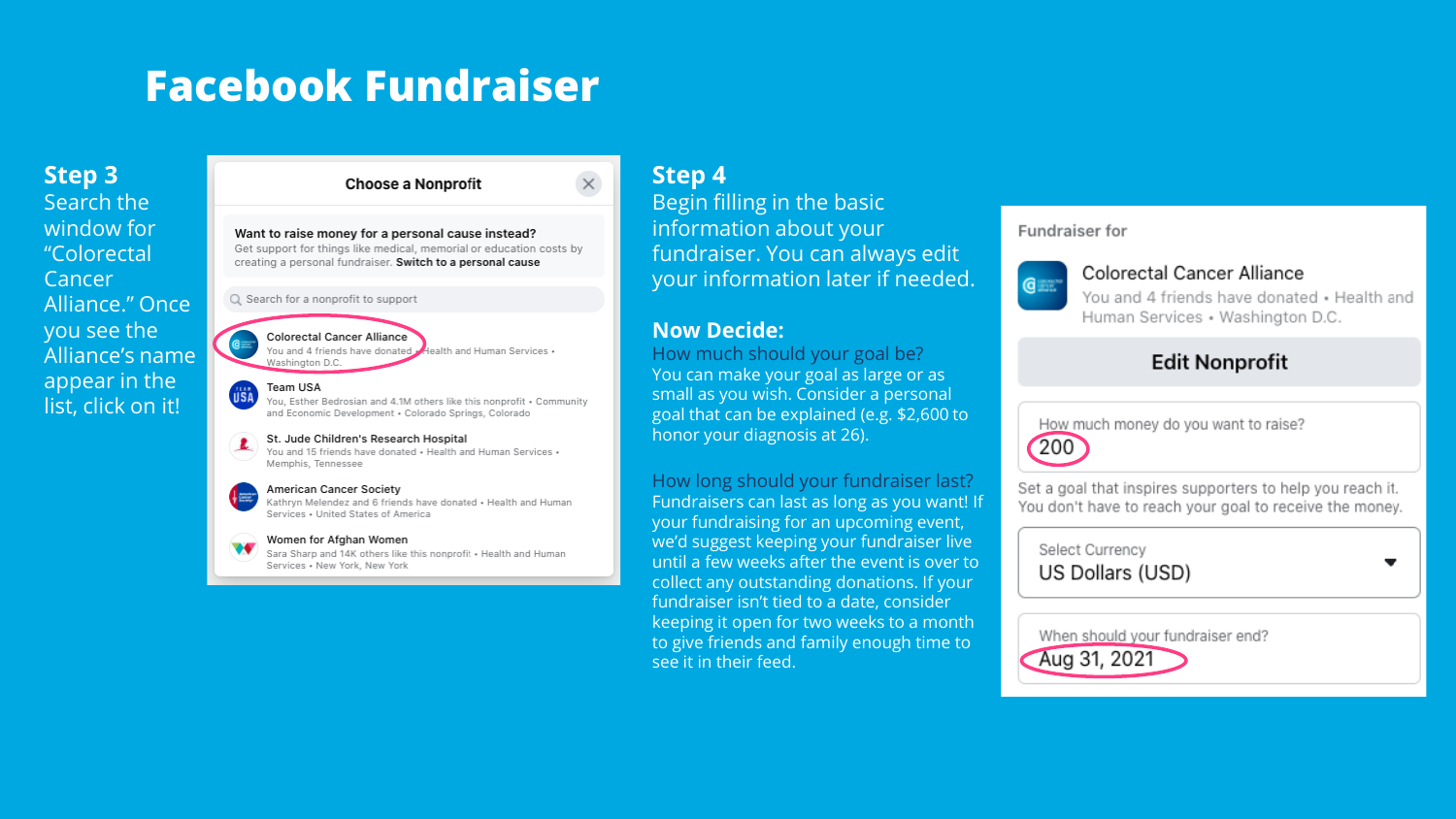## **Step 5**

Tell your story! Update the name of your fundraiser and share your personal story of why you decide to fundraise to support the Alliance.

#### **Details**

Where s the title of your fundraiser? Delanev's fundraiser for Colorectal Cancer Alliance

Choose a short and clear title to get the attention of friends and supporters.

#### Why are you raising money?

Want to join me in supporting a good cause? I'm raising money for Colorectal Cancer Alliance and your contribution will make an impact, whether you donate a little or a lot. Anything helps. Thank you for your support. I've included information about Colorectal Cancer Alliance below.

To empower a nation of allies who work with us to provide support for patients and families, caregivers, and survivors; to raise awareness of preventive measures; and inspire efforts to fund critical research.

Write a detailed description that tells your story and gives supporters a reason to donate

## **Step 6**

Pick a cover photo or video. You'll have a selection of photos from the Alliance Facebook page, or you can upload your own. Choose one that best represents why you're fundraising for the Colorectal Cancer Alliance.



#### **Step 7**

You're almost done! Click "Create" to create your fundraiser for the Colorectal Cancer Alliance.



Fundraisers are public, so anyone on or off Facebook can see them. Only people on Facebook can donate. Facebook does not charge fees for donations to charities. All donations will go directly to the charity that you chose.

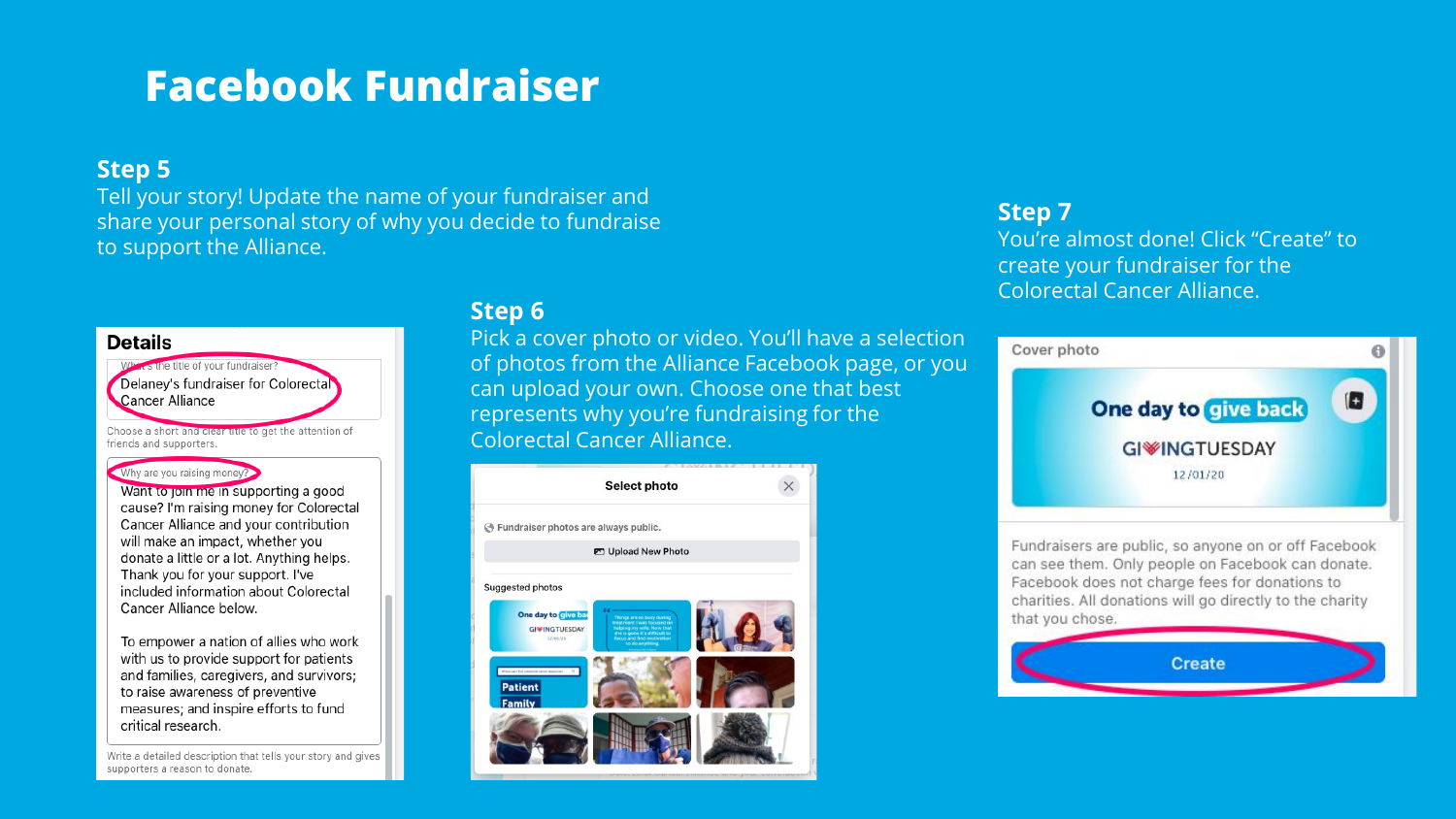**Now that you've created your fundraiser, customize and share it with your network to maximize your impact!**

## **Step 8**

#### Make a Donation to Your Fundraiser

- Make a personal gift to your own fundraiser! Making the first gift will show your network how committed you are to the cause.
- To donate, click, "Donate" on the navigation bar under your fundraiser title.
- From there, follow the prompts to complete your donation, You'll receive an emailed donation receipt from Facebook to the email associated with your Facebook account.

## **Step 9**

#### If you need to customize or make changes afterward

- Below your fundraiser title find the option for "More" and click. Select "Edit Fundraiser" from the dropdown arrow.
- From there you can customize your fundraiser goal, story, and end date! You can even upload a custom photo.
- Don't forget to "Save" when your finished.

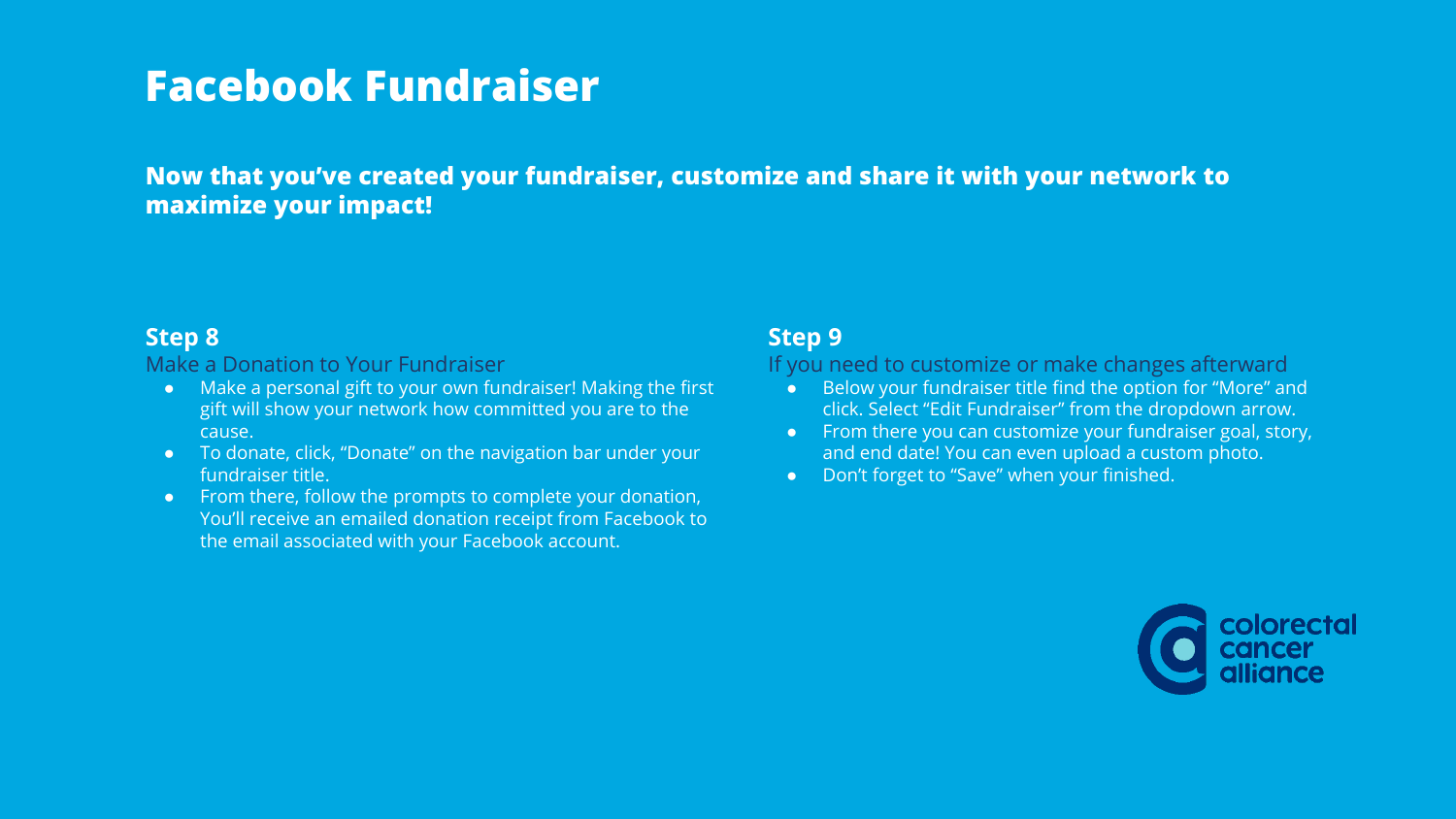## **Step 10**

#### Share by inviting your friends!

- Once you enter all your custom information, invite your Facebook friends to join your fundraiser and make a donation! Share your fundraiser for extra exposure.
- **TIP:** Did you know the average person needs to see something seven times before taking action? Share your fundraiser regularly to increase the amount of people who see it on their feed. Ask your friends and family to share as well to reach their networks!

## **Step 11**

#### Post updates regularly!

- Keep your supporters involved in your efforts by sharing regular updates on your fundraiser page.
- Remind them of deadlines, host contests for those who donate (e.g. offer to bake dessert for the top donor).
- Choose to personally match gifts made up to a certain amount, share photos, and even start live videos to make your supporters truly feel like a part of the process. The more involved they feel, the greater your impact!